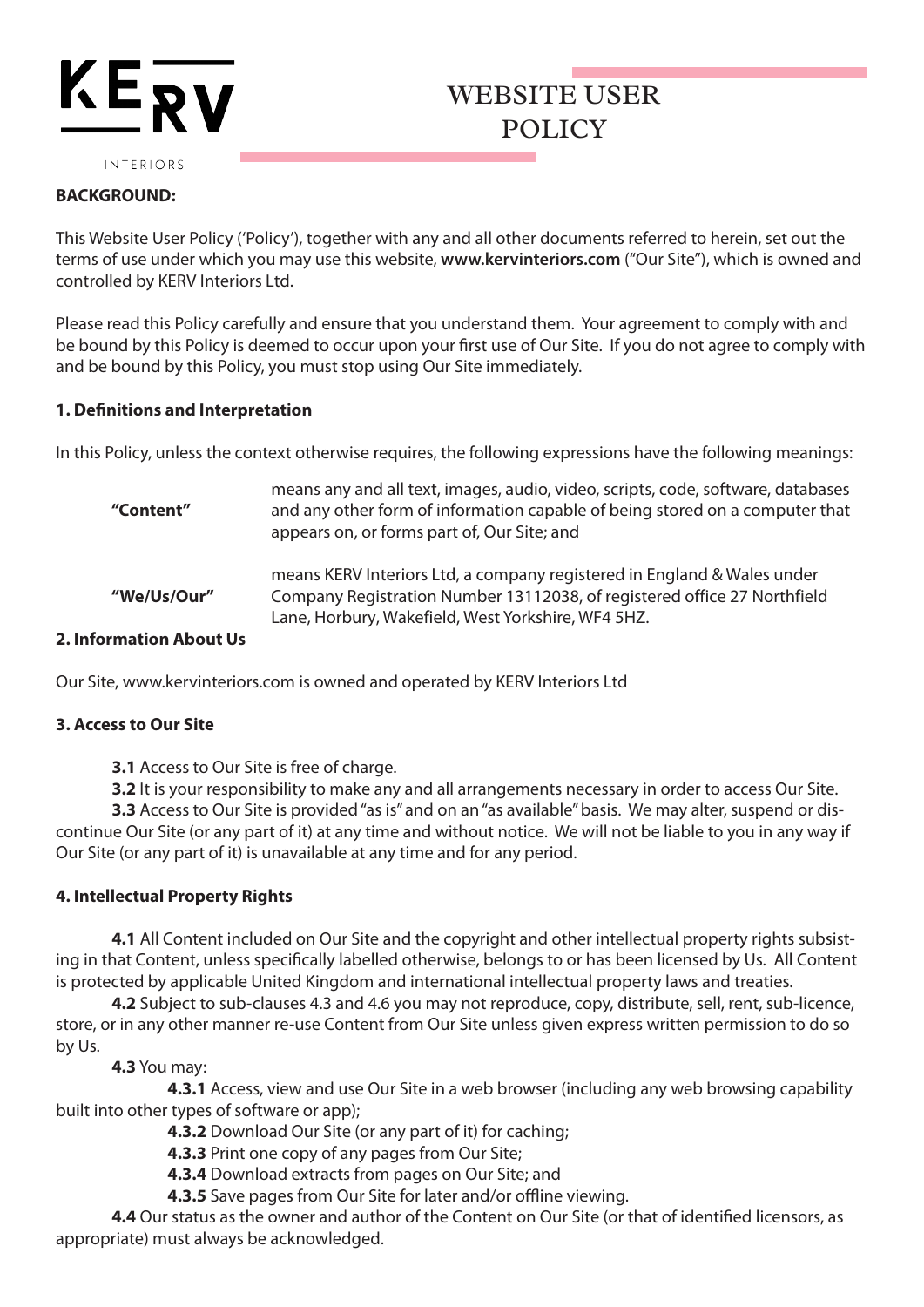# $KE_{\overline{RV}}$

## WEBSITE USER POLICY

#### INTERIORS

**4.5** You may not use any Content saved or downloaded from Our Site for commercial purposes without first obtaining a licence from Us (or our licensors, as appropriate) to do so. This does not prohibit the normal access, viewing and use of Our Site for general information purposes whether by business users or consumers.

**4.6** Nothing in this Policy limits or excludes the provisions of Chapter III of the Copyrights, Designs and Patents Act 1988 'Acts Permitted in Relation to Copyright Works', covering in particular the making of temporary copies; research and private study; the making of copies for text and data analysis for non-commercial research; criticism, review, quotation and news reporting; caricature, parody or pastiche; and the incidental inclusion of copyright material.

**5.** Links to Our Site

**5.1** You may link to Our Site provided that:

**5.1.1** You do so in a fair and legal manner;

**5.1.2** You do not do so in a manner that suggests any form of association, endorsement or approval on Our part where none exists;

 **5.1.3** You do not use any logos or trademarks displayed on Our Site without Our express written permission; and

**5.1.4** You do not do so in a way that is calculated to damage Our reputation or to take unfair advantage of it.

**5.2** You may not link to any page other than the homepage of Our Site, **www.kervinteriors.com**. Deep-linking to other pages requires Our express written permission.

**5.3** Framing or embedding of Our Site on other websites is not permitted without Our express written permission. Please contact Us at **info@kervinteriors.com** for further information.

**5.4** You may not link to Our Site from any other site the main content of which contains material that: **5.4.1** is sexually explicit;

**5.4.2** is obscene, deliberately offensive, hateful or otherwise inflammatory;

**5.4.3** promotes violence;

**5.4.4** promotes or assists in any form of unlawful activity;

 **5.4.5** discriminates against, or is in any way defamatory of, any person, group or class of persons, race, sex, religion, nationality, disability, sexual orientation, or age;

 **5.4.6** is intended or is otherwise likely to threaten, harass, annoy, alarm, inconvenience, upset, or embarrass another person;

**5.4.7** is calculated or is otherwise likely to deceive another person;

 **5.4.8** is intended or otherwise likely to infringe (or threaten to infringe) another person's right to privacy;

 **5.4.9** misleadingly impersonates any person or otherwise misrepresents the identity or affiliation of a particular person in a way that is calculated to deceive (obvious parodies are not included in this definition provided that they do not fall within any of the other provisions of this sub-Clause 5.4);

**5.4.10** implies any form of affiliation with Us where none exists;

 **5.4.11** infringes, or assists in the infringement of, the intellectual property rights (including, but not limited to, copyright, trade marks and database rights) of any other party; or

 **5.4.12** is made in breach of any legal duty owed to a third party including, but not limited to, contractual duties and duties of confidence.

**5.5** The content restrictions in sub-Clause 5.4 do not apply to content submitted to sites by other users provided that the primary purpose of the site accords with the provisions of sub-Clause 5.4. You are not, for example, prohibited from posting links on general-purpose social networking sites merely because another user may post such content. You are, however, prohibited from posting links on websites which focus on or encourage the submission of such content from users.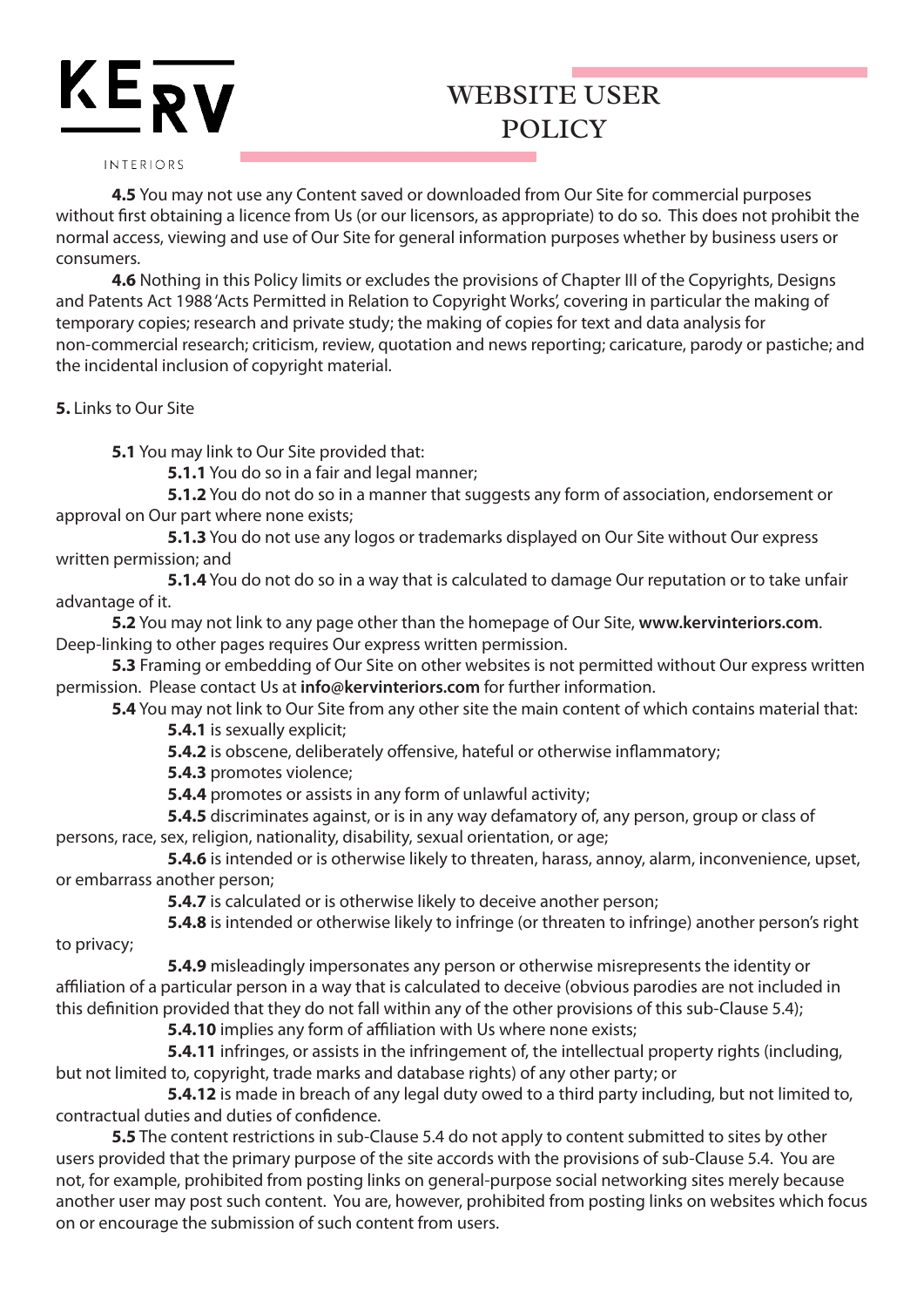# $KE_{\bf RV}$

### WEBSITE USER POLICY

INTERIORS

#### **6. Links to Other Sites**

Links to other sites may be included on Our Site. Unless expressly stated, these sites are not under Our control. We neither assume nor accept responsibility or liability for the content of third party sites. The inclusion of a link to another site on Our Site is for information only and does not imply any endorsement of the sites themselves or of those in control of them.

#### **7. Disclaimers**

**7.1**Nothing on Our Site constitutes advice on which you should rely. It is provided for general information purposes only. Professional or specialist advice should always be sought about your particular circumstances before taking any action.

**7.2** Insofar as is permitted by law, We make no representation, warranty, or guarantee that Our Site will meet your requirements, that it will not infringe the rights of third parties, that it will be compatible with all software and hardware, or that it will be secure.

**7.3** We make reasonable efforts to ensure that the Content on Our Site is complete, accurate, and up-to-date. We do not, however, make any representations, warranties or guarantees (whether express or implied) that the Content is complete, accurate, or up-to-date.

#### **8. Our Liability**

**8.1** To the fullest extent permissible by law, We accept no liability to any user for any loss or damage, whether foreseeable or otherwise, in contract, tort (including negligence), for breach of statutory duty, or otherwise, arising out of or in connection with the use of (or inability to use) Our Site or the use of or reliance upon any Content included on Our Site.

**8.2** To the fullest extent permissible by law, We exclude all representations, warranties, and guarantees (whether express or implied) that may apply to Our Site or any Content included on Our Site.

**8.3** Our Site is intended for non-commercial use only. If you are a business user, We accept no liability for loss of profits, sales, business or revenue; loss of business opportunity, goodwill or reputation; loss of anticipated savings; business interruption; or for any indirect or consequential loss or damage.

**8.4** We exercise all reasonable skill and care to ensure that Our Site is free from viruses and other malware. We accept no liability for any loss or damage resulting from a virus or other malware, a distributed denial of service attack, or other harmful material or event that may adversely affect your hardware, software, data or other material that occurs as a result of your use of Our Site (including the downloading of any Content from it) or any other site referred to on Our Site.

**8.5** We neither assume nor accept responsibility or liability arising out of any disruption or n on-availability of Our Site resulting from external causes including, but not limited to, ISP equipment failure, host equipment failure, communications network failure, natural events, acts of war, or legal restrictions and censorship.

**8.6** Nothing in this Policy excludes or restricts Our liability for fraud or fraudulent misrepresentation, for death or personal injury resulting from negligence, or for any other forms of liability which cannot be excluded or restricted by law. For full details of consumers' legal rights, including those relating to digital content, please contact your local Citizens' Advice Bureau or Trading Standards Office.

#### **9. Viruses, Malware and Security**

**9.1** We exercise all reasonable skill and care to ensure that Our Site is secure and free from viruses and other malware.

**9.2** You are responsible for protecting your hardware, software, data and other material from viruses, malware, and other internet security risks.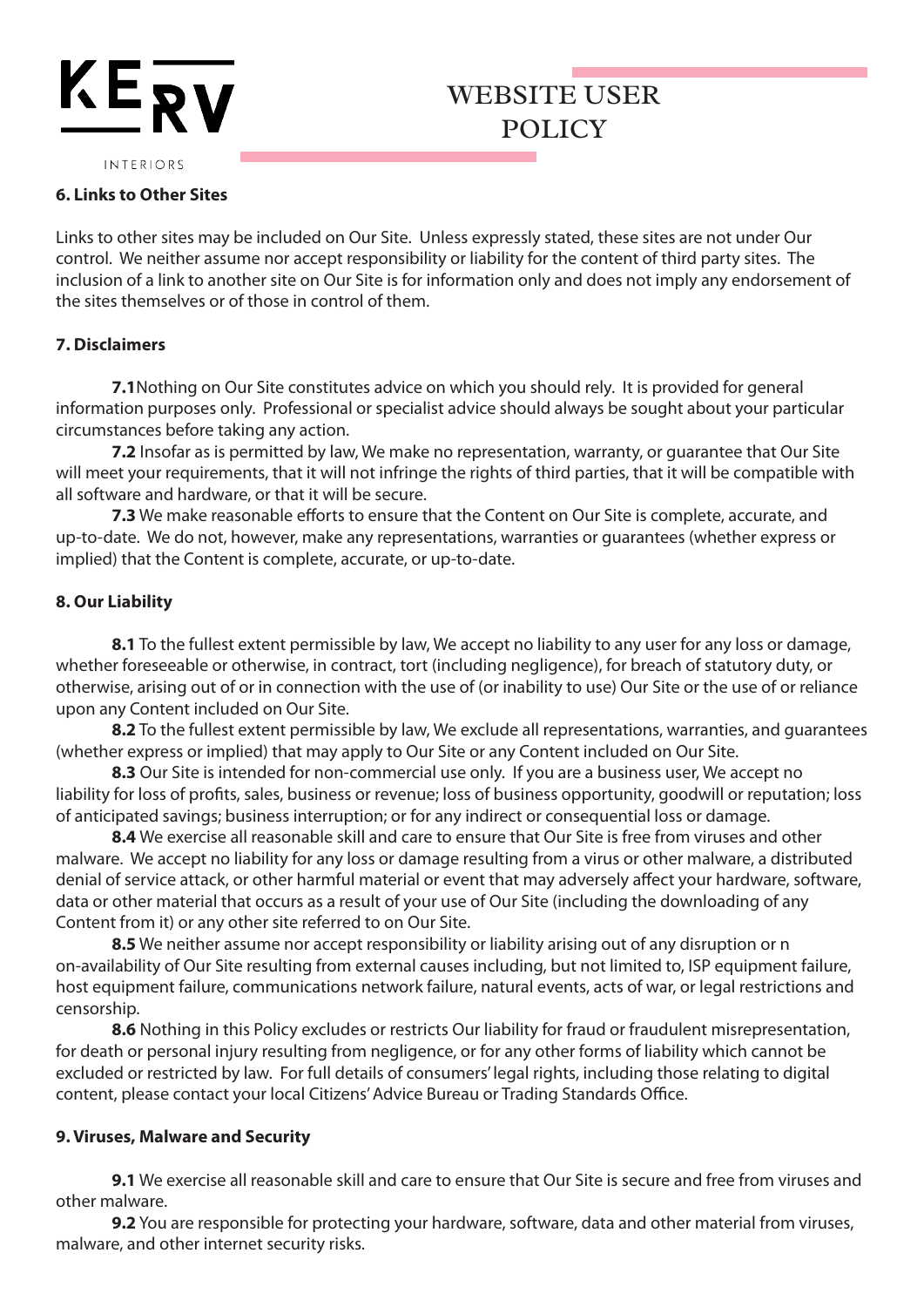## $KE_{\overline{RV}}$

## WEBSITE USER POLICY

#### INTERIORS

**9.3** You must not deliberately introduce viruses or other malware, or any other material which is malicious or technologically harmful either to or via Our Site.

**9.4** You must not attempt to gain unauthorised access to any part of Our Site, the server on which Our Site is stored, or any other server, computer, or database connected to Our Site.

**9.5** You must not attack Our Site by means of a denial of service attack, a distributed denial of service attack, or by any other means.

**9.6** By breaching the provisions of sub-Clauses 9.3 to 9.5 you may be committing a criminal offence under the Computer Misuse Act 1990. Any and all such breaches will be reported to the relevant law enforcement authorities and We will cooperate fully with those authorities by disclosing your identity to them. Your right to use Our Site will cease immediately in the event of such a breach.

#### **10. Acceptable Usage Policy**

**10.1** You may only use Our Site in a manner that is lawful. Specifically:

 **10.1.1** you must ensure that you comply fully with any and all local, national or international laws and/or regulations;

**10.1.2** you must not use Our Site in any way, or for any purpose, that is unlawful or fraudulent;

 **10.1.3** you must not use Our Site to knowingly send, upload, or in any other way transmit data that contains any form of virus or other malware, or any other code designed to adversely affect computer hardware, software, or data of any kind; and

 **10.1.4** you must not use Our Site in any way, or for any purpose, that is intended to harm any person or persons in any way.

**10.2** We reserve the right to suspend or terminate your access to Our Site if you materially breach the provisions of this Clause 10 or any of the other provisions of this Policy. Specifically, We may take one or more of the following actions:

**10.2.1** suspend, whether temporarily or permanently, your right to access Our Site;

**10.2.2** issue you with a written warning;

 **10.2.3** take legal proceedings against you for reimbursement of any and all relevant costs on an indemnity basis resulting from your breach;

**10.2.4** take further legal action against you as appropriate;

 **10.2.5** disclose such information to law enforcement authorities as required or as We deem reasonably necessary; and/or

**10.2.6** any other actions which We deem reasonably appropriate (and lawful).

**10.3** We hereby exclude any and all liability arising out of any actions (including, but not limited to those set out above) that We may take in response to breaches of this Policy.

#### **11. Privacy and Cookies**

Use of Our Site is also governed by Our Privacy & Cookie Policy.

#### **12. Changes to this Policy**

**12.1** We may alter this Policy at any time. If We do so, details of the changes will be highlighted at the top of this page. Any such changes will become binding on you upon your first use of Our Site after the changes have been implemented. You are therefore advised to check this page from time to time.

**12.2** In the event of any conflict between the current version of this Policy and any previous version(s), the provisions current and in effect shall prevail unless it is expressly stated otherwise.